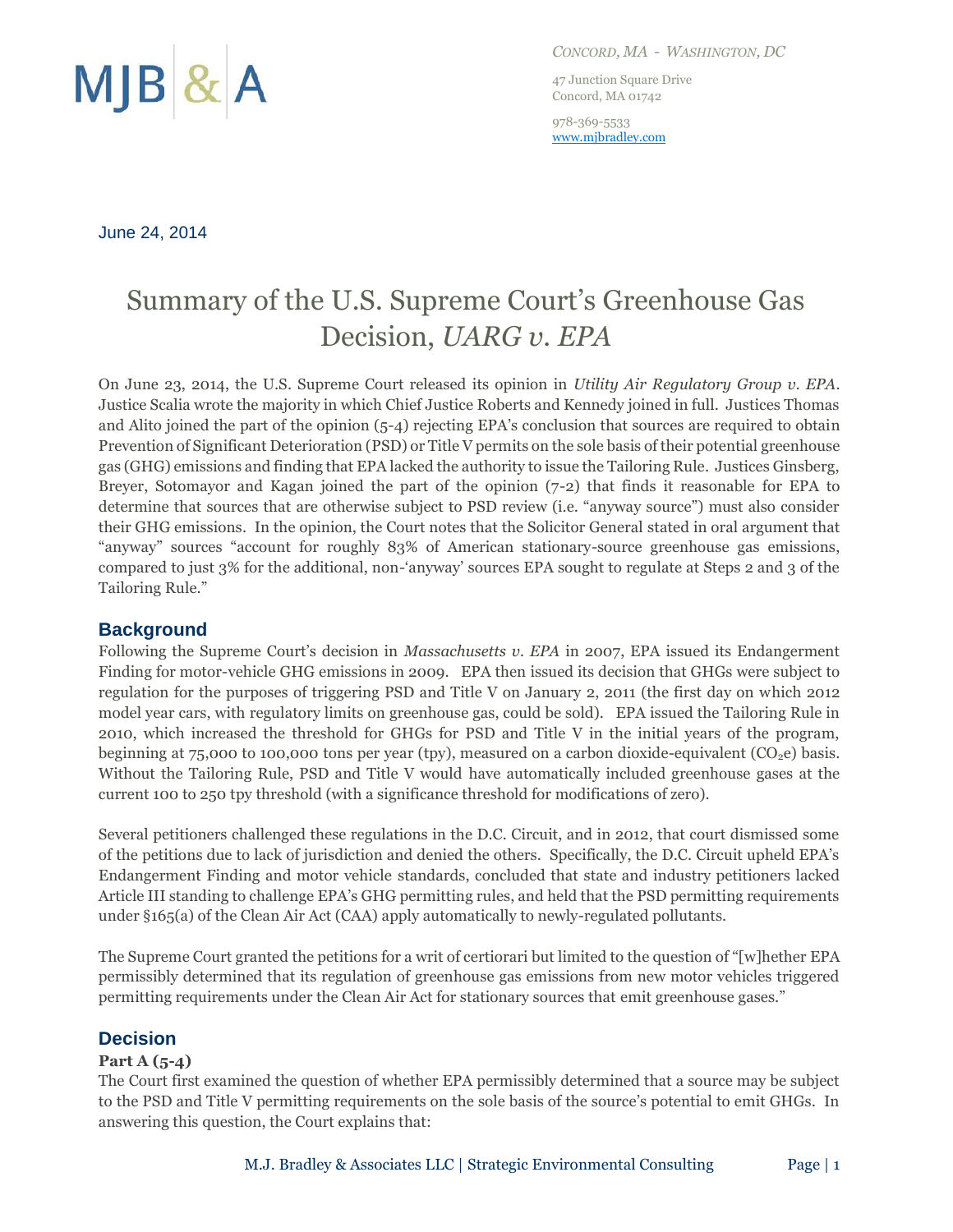

It is plain as day that the Act does not envision an elaborate, burdensome permitting process for major emitters of steam, oxygen, or other harmless airborne substances. It takes some cheek for EPA to insist that it cannot possibly give "air pollutant" a reasonable, context-appropriate meaning in the PSD and Title V contexts when it has been doing precisely that for decades.

The Court further notes that *Massachusetts v. EPA* held that the Act does not give EPA a command to regulate but rather provided a "description of the universe of substances EPA may *consider* regulating under the Act's operative provisions." The opinion includes examples of where EPA has given "air pollutant" a narrower meaning. Thus, the Court holds that EPA was not compelled to read the Act as requiring the Agency to include GHGs as triggers for the PSD and Title V permitting process.

The Court then examines the implications of applying PSD and Title V to GHGs and notes that EPA acknowledged that applying the thresholds in the Act would be inconsistent with the Act's structure and design. Because the Act contains the 100 and 250 tpy thresholds, the Court concludes that "it would be patently unreasonable—not to say outrageous—for EPA to insist on seizing expansive power that it admits that statute is not designed to grant."

Given this reasoning, the Court then examines EPA's argument that the Tailoring Rule was justified as an exercise of discretion to adopt a reasonable construction of the Clean Air Act. For this question, the Court notes that EPA's increase of the statutory numbers would "bring about an enormous and transformative expansion in EPA's regulatory authority without clear congressional authorization." Accordingly, the Court holds that EPA lacked the authority to tailor the Act's unambiguous numerical thresholds to accommodate its greenhouse-gas-inclusive interpretation of the permitting thresholds."

Of note, in his dissent, Justice Breyer, with whom Justices Ginsberg, Sotomayor and Kagan join, disagrees with the majority that the only way to avoid an absurd result is to create "an atextual greenhouse gas exception to the phrase 'any air pollutant'". Rather, Justice Breyer would read the Act as applying to any air pollutant meeting the statutory thresholds for major sources except those that emit an "unmanageably small amounts of greenhouse gases, with respect to which regulation at that threshold would be impractical or absurd or would sweep in smaller sources than Congress did not mean to cover." Thus, the dissent would support EPA's interpretation and allow EPA to exempt sources from regulation if EPA reasonably determined that applying the permitting program to them would contravene Congress's intent. Breyer also cautions that the "Court's decision to read greenhouse gases out of the PSD program drains the Act of its flexibility and chips away at our decision in *Massachusetts*."

#### **Part B (7-2)**

The second part of the opinion examines whether EPA reasonably interpreted the Act to require sources to comply with "best available control technology" (BACT) emission standards for GHGs. While some petitioners argued that EPA could never require BACT for GHGs because the permitting program is unsuited to GHGs, the Court explains that the statutory provisions for BACT are more specific as they state that BACT is required for "each pollutant subject to regulation under this chapter." The opinion also notes that unlike the PSD and Title V discussion,

we are not talking about extending EPA jurisdiction over millions of previously unregulated entities, but about moderately increasing the demands EPA (or a state permitting authority) can make of entities already subject to its regulation…In short, the record before us does not establish that the BACT provision as written is incapable of being sensibly applied to greenhouse gases.